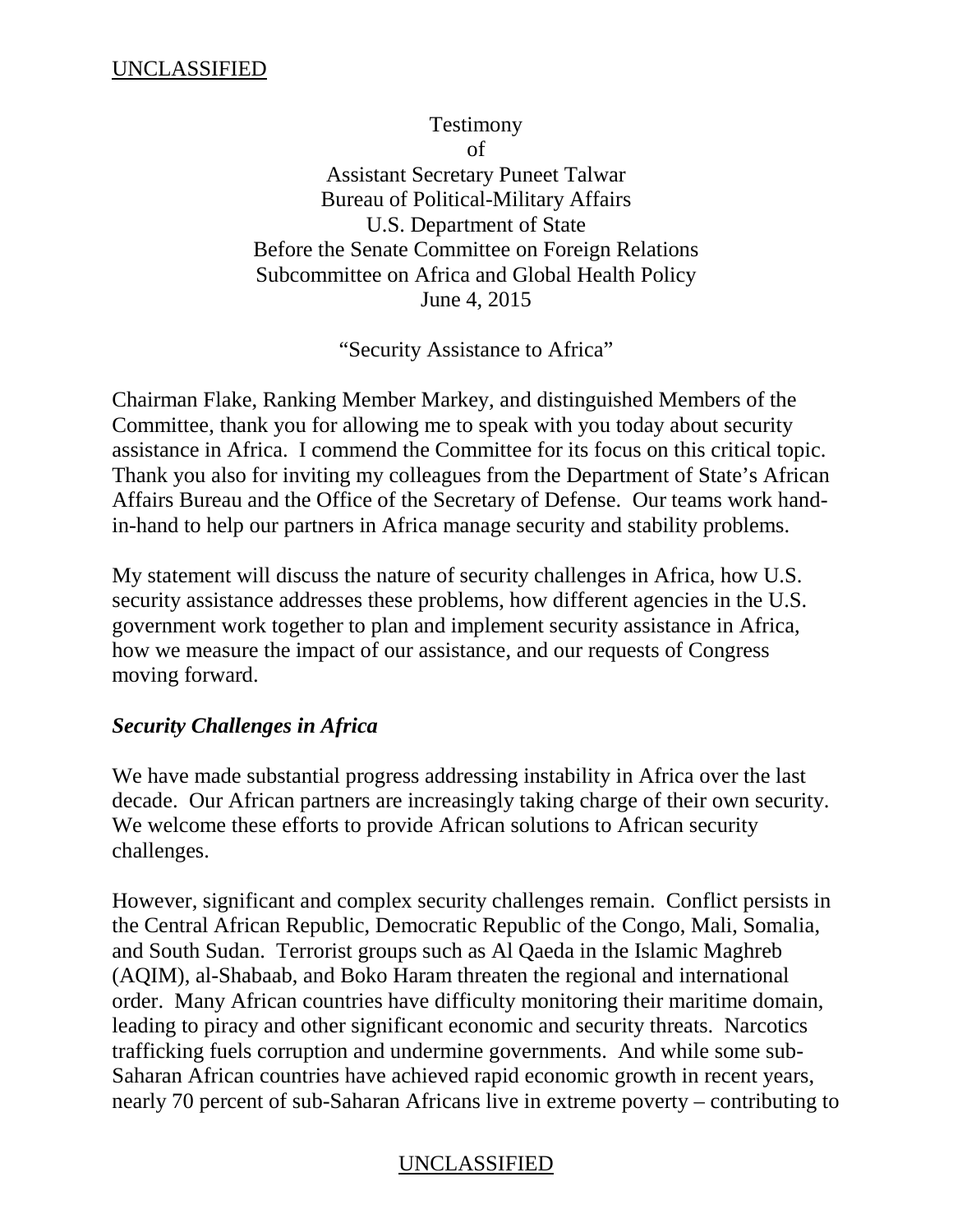#### UNCLASSIFIED  $-2 -$

insecurity by feeding the desperation that can drive individuals toward crime and terrorism.

All of these problems point to the need for strong government institutions. We are committed to helping our African partners build institutions and reform security sectors, so that they can manage these challenges over the long-term.

# *Goals for U.S. Security Assistance in Africa*

We want to work closely with you to achieve four main goals:

- First, we want to continue strong support for support peacekeeping operations throughout Africa, including in the Central African Republic, Cote d'Ivoire, Liberia, Mali, Somalia, South Sudan, and Sudan. We provide urgently needed logistics support, training and equipment for African troops participating in these missions. We also build the long-term peacekeeping capabilities of our African partners through the Global Peace Operations Initiative (GPOI) and the new Africa Peacekeeping Rapid Response Partnership (APRRP) – or "A-PREP" for short.
- Second, we want to build the military capabilities of our partners to conduct counterterrorism operations. Through the Trans Saharan Counterterrorism Partnership (TSCTP) and the Partnership for East Africa Counterterrorism (PREACT), we provide counter-terrorism training and equipment to African militaries in East and West Africa.
- Third, we support the professionalization efforts of African militaries with training and advisory support, including through the Security and Governance Initiative (SGI) and the African Military Education Program (AMEP). Through our educational programs, we are helping to build African military forces that have a greater respect for human rights, the rule of law, and civilian control of the military.
- And fourth, we help African partners police their maritime domain and combat other transnational threats like poaching. Our Africa Maritime Security Initiative (AMSI) and Africa Conflict and Stabilization Border Security (ACSBS) programs, respectively, provide training to select African security forces to police their maritime borders and counter poaching.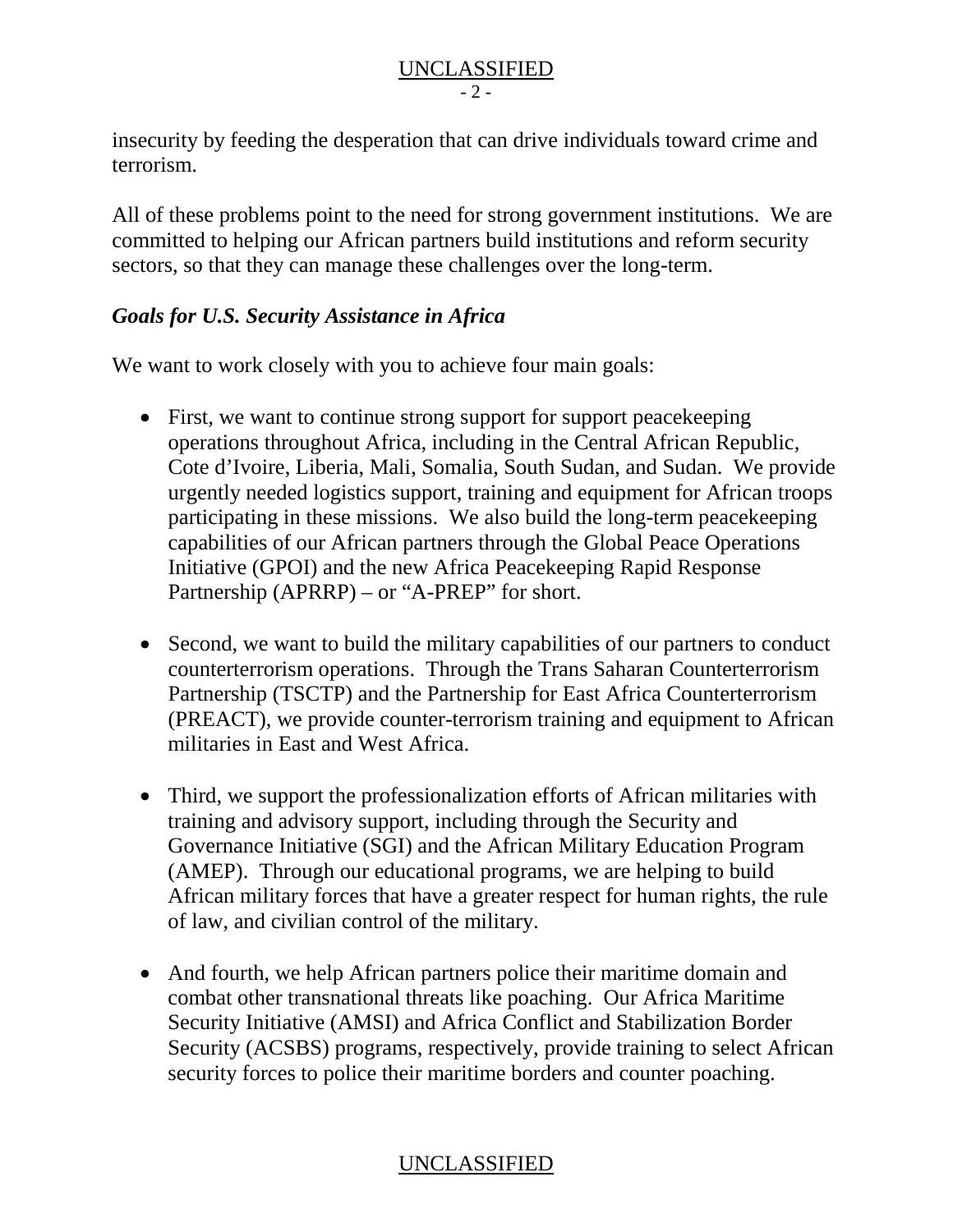### **Formulating, Planning, and Implementing Security Assistance in Africa**

The Departments of State and Defense work closely to formulate, plan and implement security assistance in Africa. The Presidential Policy Directive on Security Sector Assistance (PPD-23), released by the Administration in 2013, guides this process. The directive mandates an inclusive, deliberate, whole-ofgovernment approach to U.S. security sector assistance, which aligns activities and resources with our national security priorities. The directive calls for transparency and coordination across the U.S. government to develop long-term strategies for security sector assistance, which build the capacity of our partners in a way that is strategic and sustainable.

In real terms, this means that our planning process begins with the Joint Regional Strategy, which are strategic plans developed in Washington by regional bureaus in consultation with functional bureaus and our missions abroad. Under the Joint Regional Strategy, each mission creates an Integrated Country Strategy, which includes input from other agencies at posts and in Washington. These strategies outline the U.S. government's goals and objectives in a particular country and region.

Based on the goals and objectives of the Joint Regional Strategy, the Integrated Country Strategy, and Department of Defense theater campaign plans, the Department of Defense develops recommendations for most security assistance programs, and submits them to the Department of State for consideration. My bureau then convenes annual roundtables on security assistance each spring. At these roundtables, State Department and interagency counterparts come together to discuss the needs of a particular region and the status of existing programs. These roundtables inform our resourcing requests, which we coordinate with our regional bureau counterparts and submit to the Department of State's Office of Foreign Assistance for consideration. This process ultimately yields the requests submitted to the Office of Management and Budget and later to Congress.

Within the State Department, the Bureau of Political-Military Affairs (PM) manages for of the main security assistance accounts: Peacekeeping Operations (PKO), Foreign Military Financing (FMF), the International Military Education and Training (IMET) program, and the Global Security Contingency Fund (GSCF) – the last of which DoD and my bureau co-manage.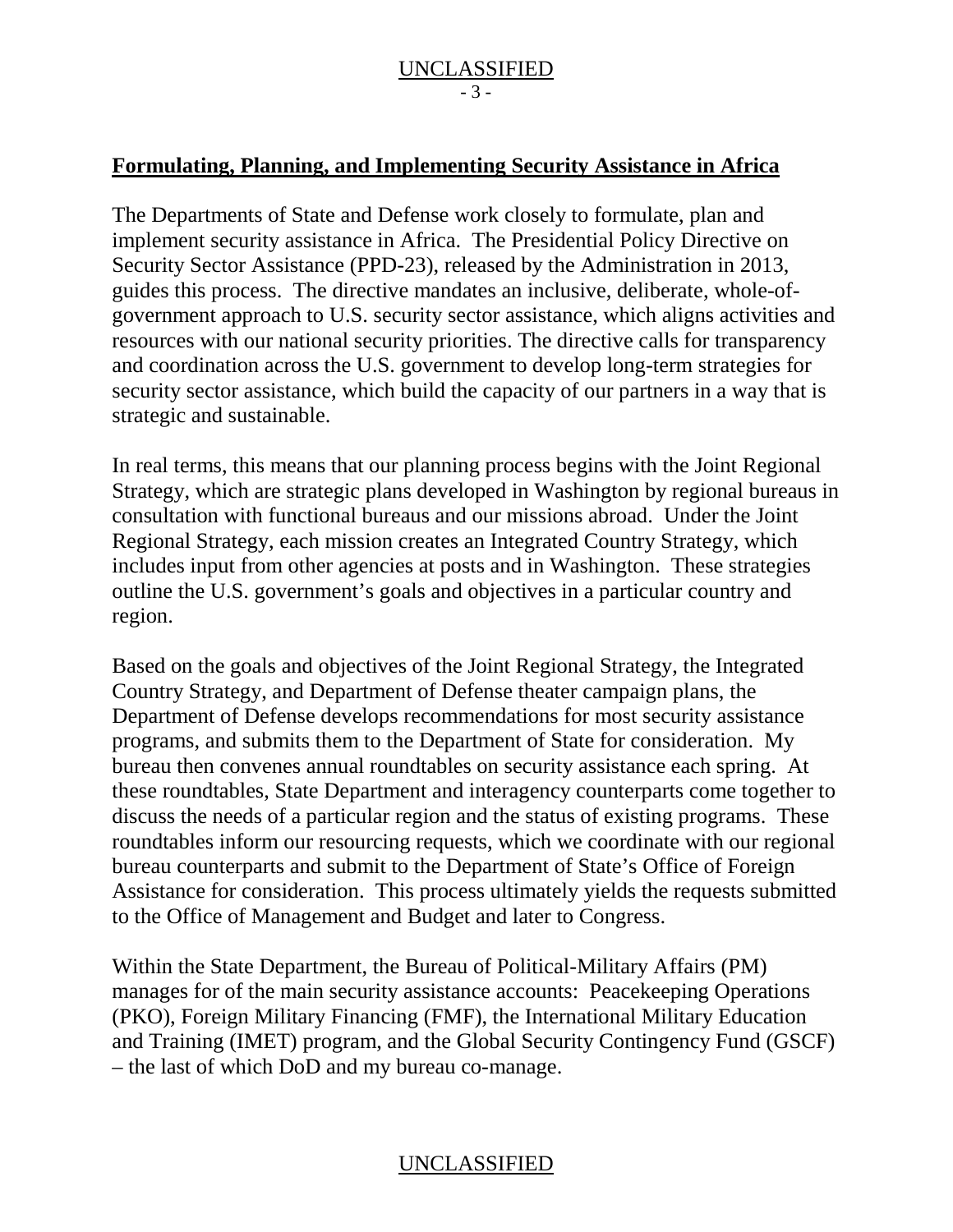Proposals for specific programs are developed and coordinated in different ways, through mechanisms that are both formal and informal. GPOI, APRRP, TSCTP and PREACT program proposals – funded by PKO – are developed through cables and proposal forms. For TSCTP -- DoD, State and USAID participate in an annual conference to ensure effective coordination. Proposals for GSCF programs originate from Combatant Commands, Posts, and State and Defense senior leadership.

Coordination with DoD on Africa security assistance is perhaps most important in the counterterrorism (CT) realm, where DoD has its own authorities but still requires State concurrence. My bureau works closely with the relevant regional bureau and the Bureau of Counterterrorism (CT) to ensure a consolidated State position. In considering whether to support DoD proposals for counterterrorism assistance, State examines whether the assistance is consistent with foreign policy and is complementary with State's programs.

Security assistance in Africa is implemented through DoD, through contracts managed by State, or some combination of the two. While State has the overall policy lead on FMF and IMET, both accounts are currently implemented entirely by DoD.

For PKO-funded programs, the State Department determines the most efficient mechanism for implementing programs, based on assessments of cost, timeliness, host government preferences, and the implementer's capabilities. Possible options for implementation include DoD, State Department contracts, and grantee organizations.

GPOI programs are implemented either through the State -managed Africa Contingency Operations Training and Assistance (ACOTA) program, or through U.S. Africa Command (USAFRICOM). USAFRICOM will also serve as the primary implementer for APRRP activities.

The TSCTP program is the best example of a hybrid approach to implementation – the bulk of equipment and training for new equipment is implemented through State contracts, while skills-based training activities are generally implemented through DoD.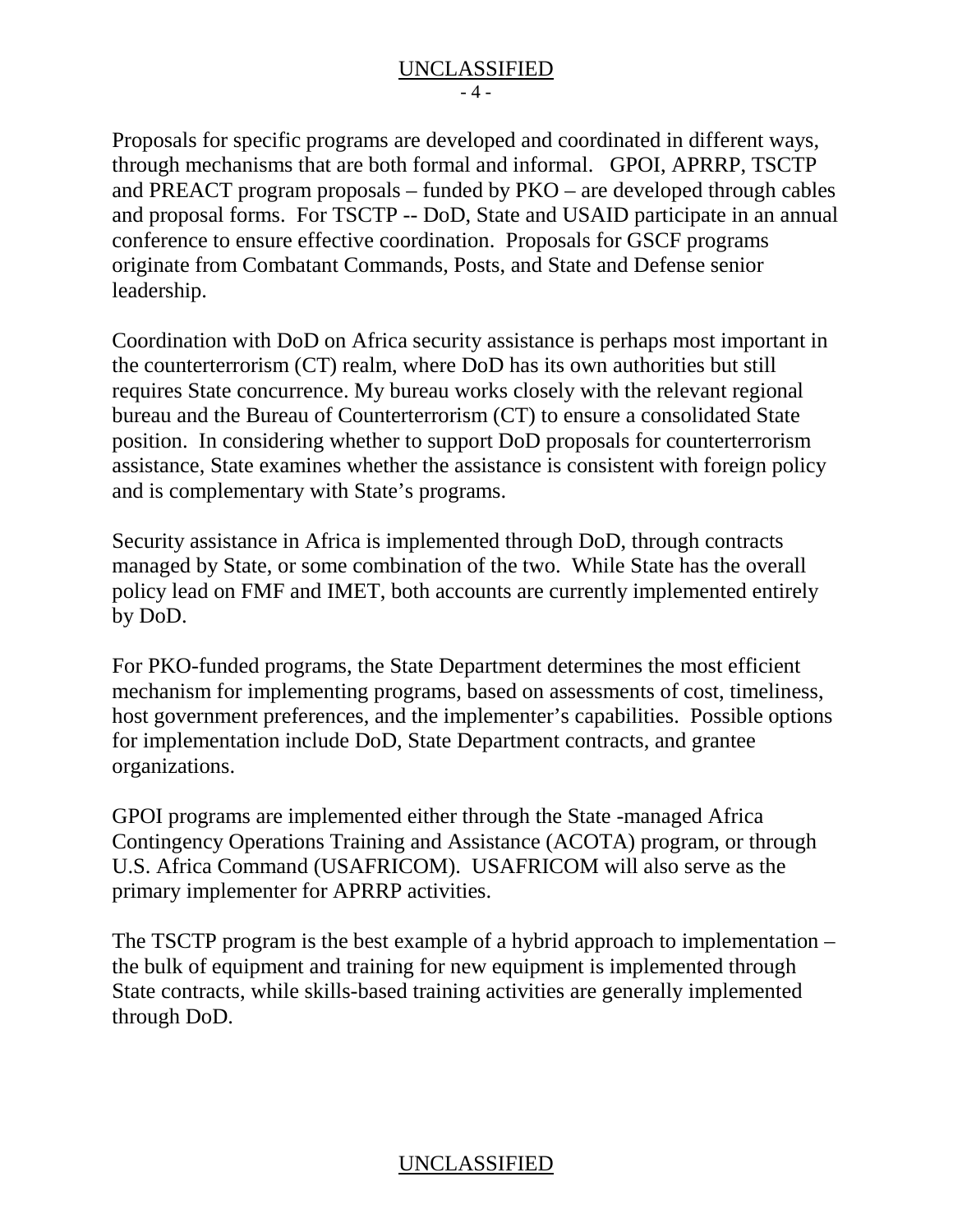#### UNCLASSIFIED  $-5 -$

For GSCF, an authority that permits State and DoD to pool funding and expertise to address emergent and urgent challenges in the security and justice sectors, State and DoD jointly formulate, fund, implement, and evaluate programs.

### **The Impact of Assistance in Africa**

The State Department measures the impact of our security assistance in Africa through a variety of mechanisms. We are working to develop a monitoring and evaluation program for FMF and IMET programs worldwide. Right now, our embassy country teams formally track IMET graduates that are in "Positions of Prominence" (such as General Officers and Chiefs of Defense). This allows State and DoD to maintain relationships with military leaders that understand the United States and appreciate the emphasis we place on professionalization, civilian control of the military, respect for human rights, and success on the battlefield.

For PKO, the State Department generally relies on contractors to implement monitoring and evaluation (M&E) activities by program. We currently have M&E efforts ongoing for the GPOI, TSCTP, and PREACT programs. Since the inception of GPOI, for example, my bureau has contracted a metrics and evaluation team. This team collects extensive data to enable our program management office to track outputs, outcomes, and other performance-related measures. PM is working with AF to develop M&E programs for the other PKO funded programs.

Similar to PKO, State and the Defense Department contract out to a third-party to conduct M&E for GSCF projects. As GSCF is a new program, M&E efforts are still in the nascent stages.

I would like to take a minute to highlight a few examples of our successes across the continent.

The GPOI program's capacity building efforts are enabling partner countries to train, sustain, and deploy peacekeepers. We have worked hand-in-hand with our African partners to develop instruction programs and training centers. Our progress is most evident among the six APRRP countries (Ethiopia, Ghana, Rwanda, Senegal, Tanzania, and Uganda), all of which are GPOI partners, and represent some of the most capable peacekeeping contributors on the continent. Ethiopia, for example, is the largest single contributor of peacekeepers in the world, deploying a critical stabilizing force into the contested Abyei region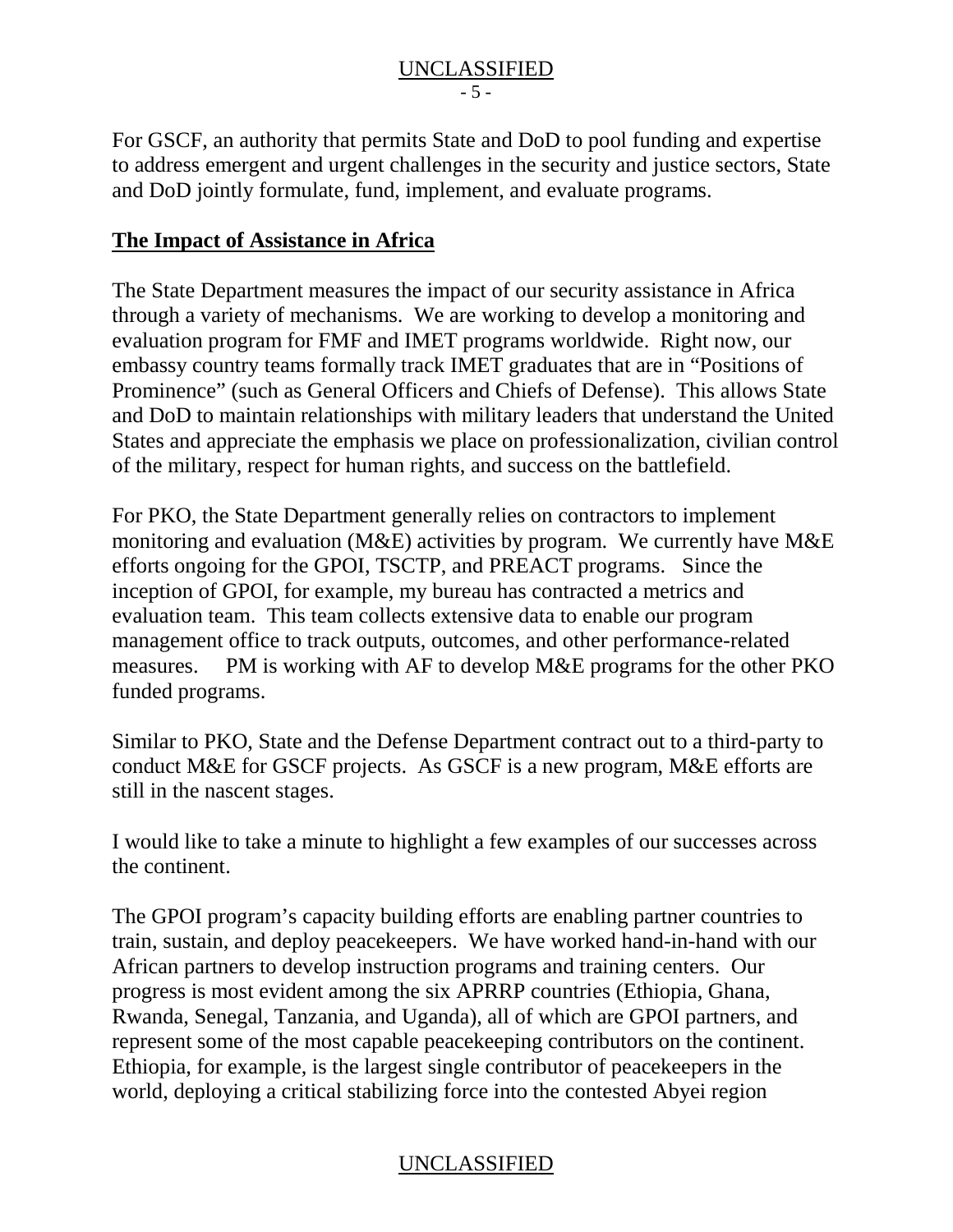between South Sudan, as well as providing peacekeepers to missions in South Sudan, the Darfur region of Sudan, and Somalia. Similarly, Tanzania responded to an urgent request for forces to establish the Force Intervention Brigade to strengthen the UN peacekeeping mission in the Democratic Republic of the Congo. This force has played an integral role in enhancing civilian security and helping stabilize the eastern DRC.

In response to the 2013 insurgency in Mali, we provided food, fuel and water to help African troops operate in the harsh desert environment. We did this within a month of African peacekeepers arriving in country.

For a relatively small amount of funding, the United States provided airlift and refueling services for French counterterrorism operations across the Sahel. The U.S. government has spent roughly \$3.5 million per month to support the French. The Defense Department estimates that conducting these operations on our own would cost \$120 million per month. While the situation on the ground remains challenging, French operations helped create the conditions for last month's signing of Mali's peace agreement by the government and some armed groups. This is an important step on the path towards sustainable peace, and we are watching closely as talks continue. Bolstering this fragile effort to ensure peace remains the best hope for long-term stability in the region.

For the Trans-Sahara Counterterrorism Partnership program, we are providing critical training and equipment capabilities to directly help partner nations actively fighting the terrorist threats in the Lake Chad Basin and Sahel. We recently provided 850 sets of body armor to Cameroonian forces that are actively fighting Boko Haram on their borders. This protective equipment helps to limit the number of casualties that Cameroonian military forces are incurring, inherently fostering a greater willingness among these forces to more robustly execute mission tasks.

In Somalia, we have spent over \$430 million in PKO funds to provide logistics support, training, equipment and advisory support for African troops participating in the African Union Mission in Somalia. Since AMISOM first deployed in 2007, the force has grown from 4,000 troops to over 22,000 and has made tremendous strides in the past several years by bringing Mogadishu and other key urban areas (such as Baidoa, Beletweyne, and Kismaayo) under its control, in cooperation with the emerging Somali National Army (SNA). Most recently, Operation Indian Ocean, a joint-AMISOM-SNA offensive, succeeded in liberating Baarawe, the last major al-Shabaab stronghold in the country.